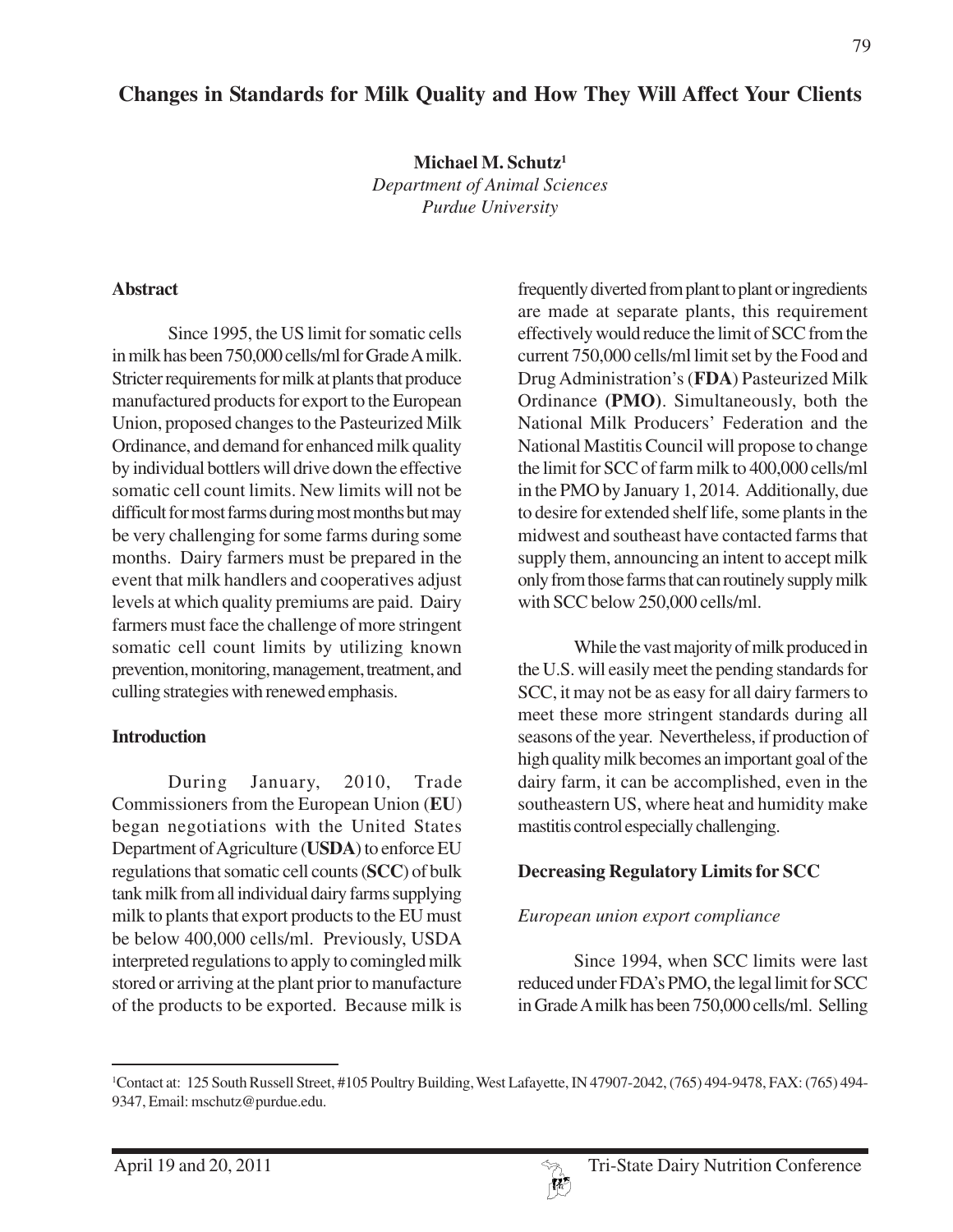milk with official monthly tests over that limit for 3 of 5 consecutive months can result in loss of one's permit to ship Grade A milk. California has a state imposed limit of 600,000 cells/ml, and other SCC standards are in Table 1. Since 1997, the regulatory limit for SCC has been 400,000 cells/ml in most EU member states. Initially, the EU limit was applied to comingled milk at the dairy plant. However, in 2004, the regulation was modified to require *individual farms* to meet the 400,000 cells/ml limit, based on a 3-month rolling geometric mean. The USDA officials apparently did not pick up the slight change in language in the new rule and continued to enforce the rule for comingled milk.

As in the US, the EU experienced similar pressure on milk prices in 2009, but the EU intervention policy required European governments to purchase large quantities of surplus dairy products. Therefore, the EU had a huge financial incentive to limit imports. During the summer of 2009, EU auditors called on US dairy plants to ensure compliance with export certificates and discovered that US manufacturers were complying with the spirit of the EU regulations but not following the rule exactly. The US manufacturers were meeting the 400,000 cell/ml limit with comingled milk by tanker or silo but not requiring every individual farm to meet the 400,000 SCC limit (Dickerell, 2010). In December 2009, EU officials notified USDA that US plants were out of compliance with the export certificate requirement. On January 10, 2010, USDA issued a notice of intent that all US plants would need to meet the new requirement on February 1, 2010 to qualify for export certificates. However, in many regions of the country, plants have a substantial number of patrons that exceed 400,000 SCC for at least some months during the year. One cooperative has 5% of midwest patrons exceeding 400,000 cells/ml each month of the year (Dickerell, 2010). Several years ago, one Indiana plant reported average SCC of comingled milk greater than 500,000 cells/ml for August. So, meeting the requirement for individual producers in such short order was not feasible. Over the summer of 2010, the deadline was extended first to October 1, 2010, then to December 1, 2010, and finally to sometime early in 2011. To the author's knowledge, no firm deadline date has yet been implemented, but make no mistake, the 400,000 cells/ml SCC limit will soon be imposed on milk from individual farms for plants to qualify for export certificates.

Realistically, the 400,000 cell/ml requirement will apply to all farms because it is the only way to ensure that milk cooperatives have flexibility to move milk to other plants to balance a supply that is not uniform during the year. Furthermore, even plants that bottle milk entirely for US consumption often have loads of cream that may go to plants manufacturing products for export.

## *U.S. regulatory approaches*

During Summer 2010, US Senator Kirsten Gillibrand (D-NY) took the unusual approach of introducing legislation to force the US FDA to reduce the US limit for SCC in milk from 750,000 to 400,000 cells/ml. The proposed legislation has not come forward for vote, but it is unusual in that milk safety issues are usually developed by recommendation of the National Conference on Interstate Milk Shippers (**NCIMS**) and then approved for inclusion in the PMO by FDA. The NCIMS meets biannually in odd numbered years, and it is composed of state sanitarians, milk cooperative representatives, and members of other industry organizations. In their 2011 meeting in Baltimore, NCIMS will entertain a joint proposal by the National Milk Producers Federation and the National Mastitis Council to reduce the US limit for SCC in Grade A milk. This joint proposal would require that dairy farms meet a limit of 600,000 cells/ ml for milk sold on or after January 1, 2012, 500,000 cells/ml for milk sold on or after January 1, 2013, and 400,000 cells/ml for milk sold on or after January 1, 2014. Further, this proposal would allow regulatory discretion "while assuring public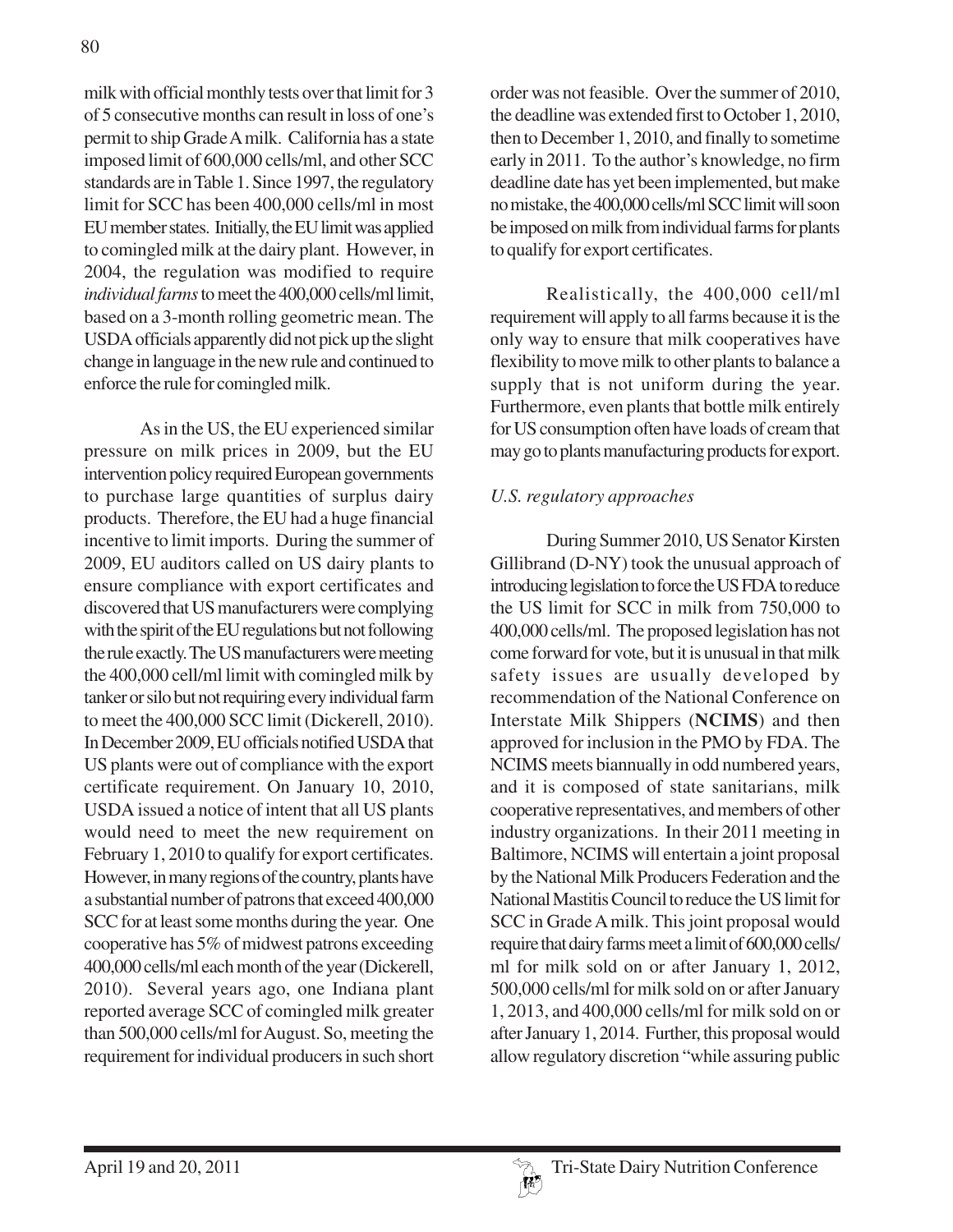health—to temporarily allow for seasonality dependent increases or events outside of human control." The proposed rule would continue regulatory enforcement with a warning when 2 of 4 official monthly tests exceed the limit and suspension at 3 of 5 (Jonker, 2010). The NCIMS delegates will have the opportunity to vote on this proposal. Similar proposals in the past have been defeated for the reasons that SCC could be viewed as a quality issue and not a safety issue that is better left to be determined by milk handlers. Furthermore, strong voting blocks have voted against proposals on the grounds that meeting lower SCC restrictions would be too difficult to meet in certain parts of the country, such as the southeast. Given present pressures from the EU, proposed reduction of SCC limits for the PMO seems much more likely to pass than in past years.

### *Market-based reductions*

At least one milk bottler in the mideastern US has contacted its dairy producers to inform them that it intends to purchase milk with SCC of less than 250,000 cells/ml. Such demands are plausible if the plant has ready access to milk from farms that can routinely deliver a reliable supply of high quality milk. If this level of quality becomes a marketing advantage, look for other handlers to quickly follow suit.

It should also be pointed out that effective January 1, 2011, Indiana's Board of Animal Health has reduced the SCC limit for Manufacturing Grade milk (for cultured products) from 1,000,000 to 750,000 cells/ml. Effectively, this closes an escape valve for dairy farms that may have lost their permit to sell Grade A milk, at least until limits for Grade A milk are potentially reduced. But, it reveals that it will become exceedingly difficult for producers to find a home for milk with SCC greater than 750,000 cells/ml.

Most farms will not have great difficulty in meeting the stricter 400,000 cells/ml limit. However, a large number of farms do not presently meet the 400,000 cells/ml limit during *all* months of the year. Data from Federal Milk Market Orders in 2009 showed the following: 1) more than 99% of the milk marketed in Federal orders and 98% of the farm bulk tank shipments met the current regulatory limit of 750,000 cells/ml, 2) of the 32,854 producers included, 90.5% shipped milk with bulk tank SCC **(BTSCC)** below 750,000 cells/ml during **all** of the months monitored, 3) 89% of the milk would have met a goal of less than 400,000 cells/ml, and 4) only 50% of the producers shipped milk with BTSCC less than 400,000 during **all** monitored months (National Mastitis Council, 2010).

Annually, USDA's Animal Improvement Programs Laboratory reports on the percentage of herd test-days by state from Dairy Herd Improvement records that would not meet the 750,000 or 400,000 cells/ml limit. Figure 1 has the range of percentages for which each state falls. For most western states, along with Michigan, Vermont, Delaware, and Rhode Island, fewer than 10% of all herd test days would have had average SCC of over 400,000 cells/ml. On the other hand, 5 southeastern states would have had more than 40% of herd test-days failing to meet that limit. For 2009, two southeastern states had more than 50% of herd test-days over 400,000 cells/ml. While it is tempting to blame heat and humidity for the difficulty in maintaining low SCC, the relatively better performance of Florida dairy farms proves that success is possible. David Sumrall, manager of Dairy Production Systems in High Springs, FL states well "As a guy who has managed cows and people in Idaho, Colorado, Texas, Mississippi, Georgia, Florida, and Maryland, I can tell you that milk quality has nothing to do with where you milk cows. It has everything to do with commitment. If quality is important to you, it is achievable anywhere, anytime."

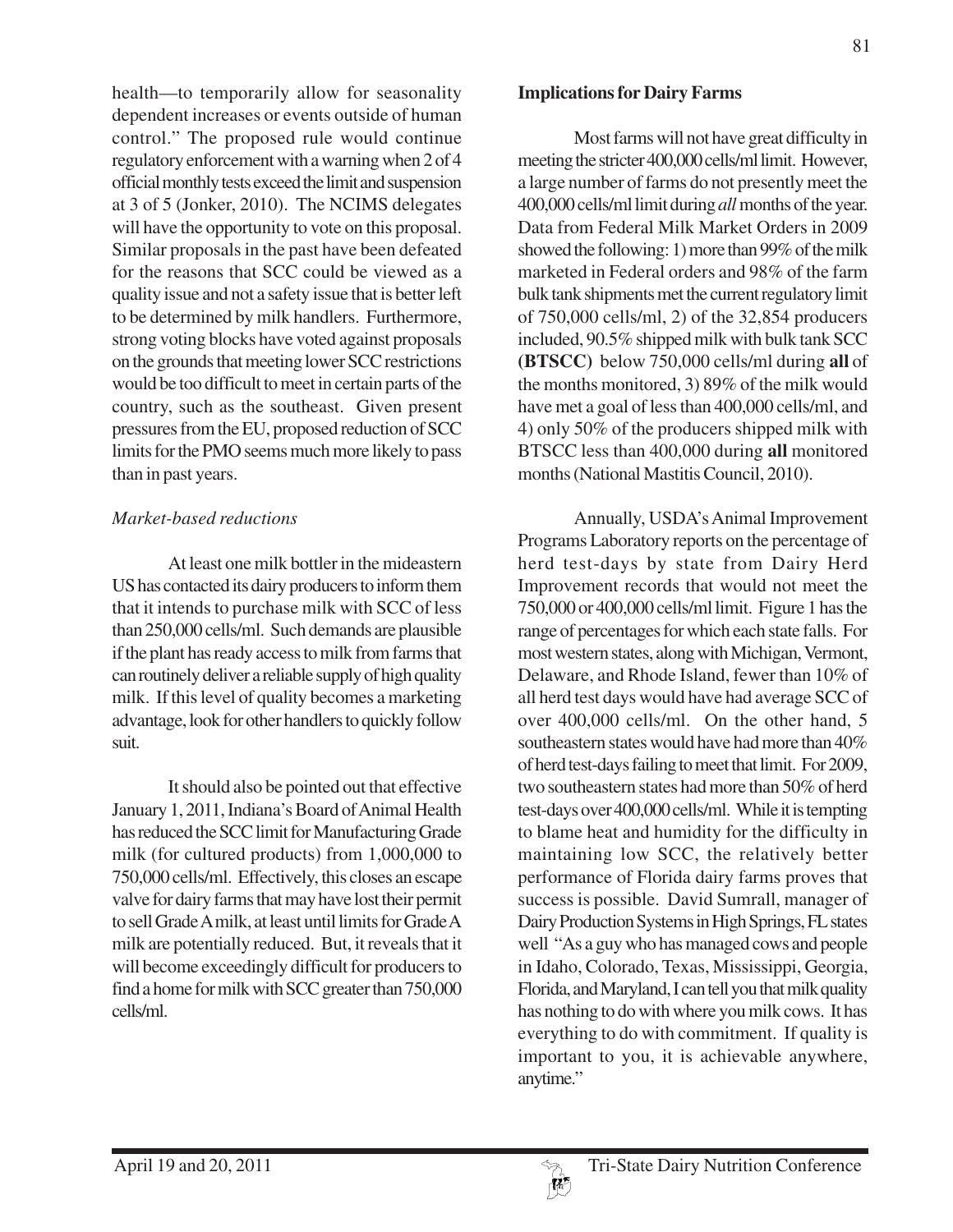Table 2 has the percentages of Dairy Herd Improvement test days over 750,00 or 400,000 cells/ml for the Tri-State Region from 2000 to 2010. While there are sizable differences across the 3 states, excellent progress has been made in the past 11 years to reduce the percentage of herd test-days over the respective limits. It is important to note that the Dairy Herd Imp-rovement test-day records are likely to be conservative in that they probably overestimate SCC for milk actually shipped. Some cows are tested whose milk is withheld from the bulk tank but included in the test-day averages. Furthermore, not all herds are on test, and the characteristics of herds either on test or not on test can vary from state to state.

Typically, milk marketing cooperatives base their SCC premiums on the average SCC of patron milk. As legal limits for SCC are reduced, customers such as bottlers and processors enforce higher standards for milk quality and patrons produce milk of higher quality (lower SCC); it is quite reasonable to expect that SCC limits at which premiums are paid could be ratcheted down, requiring lower SCC to achieve the same premium level. On the other hand, as some markets demand milk with SCC below 250,000 cells/ml, branded advertising may force other markets to follow suit, creating extra demand and value for high quality milk, such that premiums for milk with low SCC could potentially increase. Time will tell what impact new SCC milk market limits will have on producer milk checks.

## **Achieving Lower SCC**

Unfortunately, there is not a new "magic bullet" to prevent or treat mastitis and thereby reduce SCC levels in herds. While the focus of this discussion will be on prevention of new cases of mastitis, it should be pointed out that treatment strategies continue to evolve. Public scrutiny of the use of antibiotics in food animals and increasing regulation by the US FDA make it increasingly difficult for pharmaceutical companies to develop

and test new products. However, research data, though shying away from direct comparison of antibiotic products, can guide treatment strategies and decisions that will be more effective (Ruegg, 2010). Focusing treatment efforts on cows more likely to benefit (younger cows and cows without a history of previous infections), diagnosis of causative pathogens and their sensitivity to specific antibiotics, and administering antibiotics for appropriate durations can improve the outcomes of treatment for contagious mastitis (Barkema et al., 2006). Producers are encouraged to work closely with their herd veterinarians to develop appropriate culturing and treatment strategies, considering that extended treatment can be extra-label use and so requires a veterinary prescription. When used in extra-label fashion, great care must be taken to ensure against antibiotic residues in milk.

To achieve low SCC consistently, continued effort must be placed on prevention of mastitis infections. Targeting of mastitis control strategies to times of greatest risk of new infections allows the most progress in reducing SCC. It has been well documented that cows are at greatest risk of developing new infections in the 2 weeks after dryoff and during the week of calving (Dingwell et al., 2003; Ostergaard et al., 2005). But, cows are at continuous risk of developing infections anytime during the lactation. The relative risk of new mastitis infection is depicted in Figure 2.

It is not difficult to understand the increased risk of development of new mastitis infections at dry-off because it is a time of great change for dairy cows. Some factors affecting this risk may include level of milk production at dry off, cessation of the flushing action of daily milking to remove bacteria, rapidity of udder involution, teat end condition, and level of contamination of teat ends (Oliver and Sordillo, 1989; Williamson et al., 1995; Dingwell et al., 2003). A major risk factor in the establishment of new mastitis cases after dry-off may be that there is often a delay in the innate formation of a complete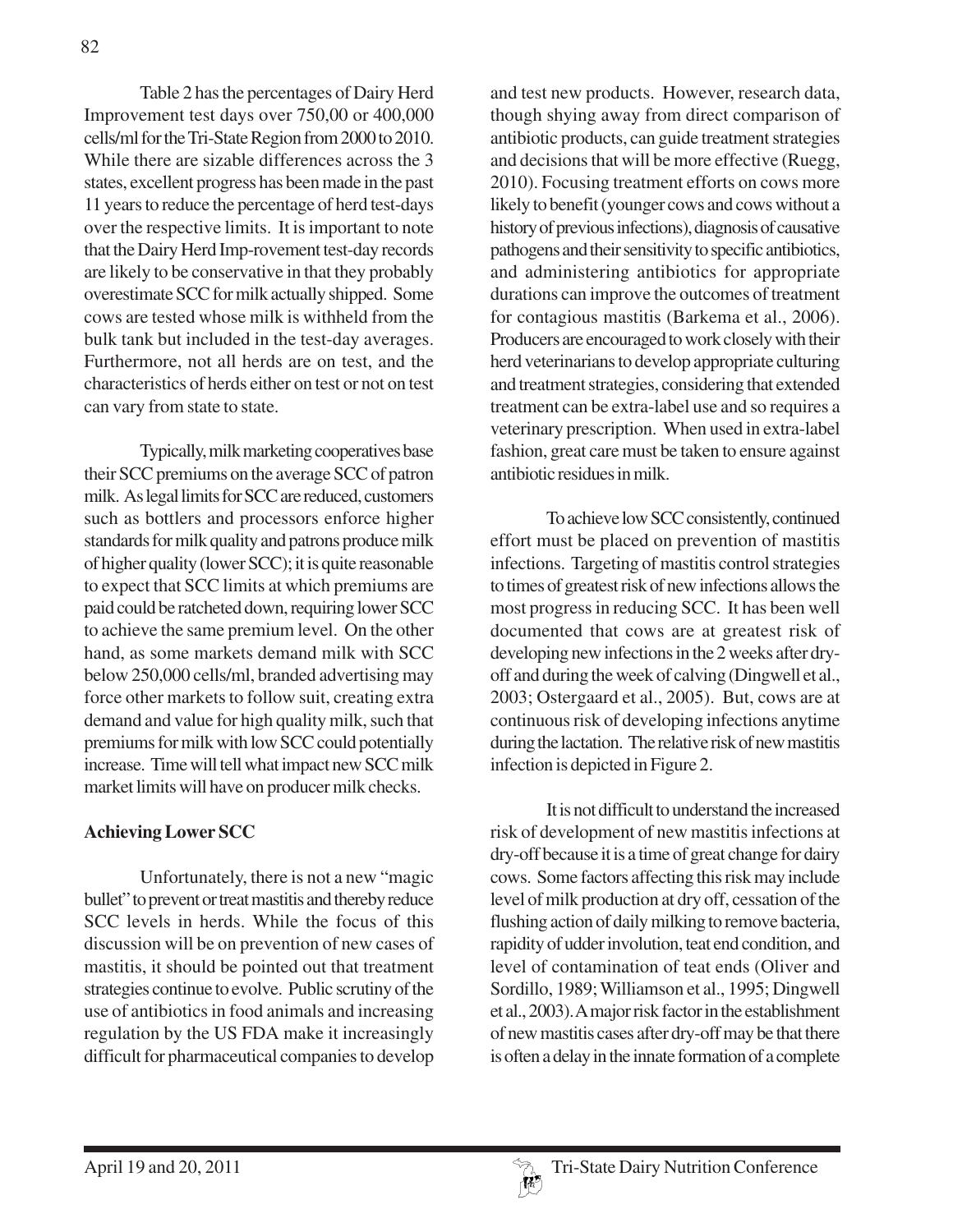keratin plug in the streak canal (Williamson et al., 1995; Dingwell et al., 2003). Williamson et al. (1995) reported that 50 and 5% of teats had an incomplete keratin plug present after 7 and 50 days of the dry period, respectively. Dingwell et al. (2003) reported that 50 and 23% of teat ends remained open after 1 and 6 wk of the dry period, respectively. Quarters that remained open and quarters that had cracked teat-ends were both 1.7x more likely to develop new mastitis infections during the dry period compared to those that closed (Dingwell et al., 2003). Thus, exceptional care of all cows at dry off should include:

- 1. Milking out the udder completely,
- 2. Careful cleaning and sanitizing with alcohol of teats with focus on the teat-end,
- 3. Careful infusion of a long-acting dry cow antibiotic for every quarter of every cow at dryoff,
- 4. Careful infusion of an internal teat sealant into the teat cistern,
- 5. Dipping teats with an effective teat dip immediately after infusions, and
- 6. Provision of a clean and dry environment to house dry cows, especially in the 2 weeks after dry-off.

Dry cow facilities often do not get the same level of attention as milking cow facilities, but it will pay to be sure that lying surfaces, especially at the udder, are routinely cleaned, just like the milking cow stalls. Effective use of dry cow antibiotic therapy offers the opportunity to terminate residual infections by contagious organisms from the previous lactation and to provide protection against new infections during the early dry period.

The late dry period around calving is another time of significant risk of mastitis infection (Figure 2). Factors such as swelling of the udder; prevalence of environmental pathogens colonizing the udder, teats, and teat ends; and weakening of overall immune response (Kehrli et al., 1989) can allow

mastitic infections to be established and flourish. Again focus of prevention strategies center around protecting teat ends from pathogenic bacteria. The following procedures should be routinely followed:

- 1. Provide clean, dry lying surface during the late dry period, in the calving pen, and in fresh cow housing,
- 2. Observe close-up dry cows and heifers frequently for signs of clinical mastitis before calving,
- 3. Remove calf before it has opportunity to the nurse cow,
- 4. Clean teats well, and sanitize and dry them before first milking and removal of colostrum,
- 5. Be sure that milking equipment used for colostrum removal is clean and functioning properly,
- 6. Position milking machine well to reduce liner slips, which may be difficult if udder edema is moderate or worse,
- 7. Use effective post milking teat dip,
- 8. Perform California Mastitis Test (or other test for SCC) on all cows around 3 days in milk to find any infected quarters,
- 9. Culture infected quarters, and
- 10. Aggressively treat clinical cases of mastitis in early lactation.

With downward pressures on SCC and increased regulation pending, target levels of no more than 10% new infections during the dry period and first 2 weeks after calving should be the goal.

Of course, renewed efforts to enhance milking procedures are also warranted because cows are at risk whenever they enter the parlor, perhaps 1,000 times or more during a single lactation. There are many sources for information on milking procedures and all agree that milking procedures must be identical for every milker and for every cow, every time she enters the milking parlor. This requires training of employees and evaluation of their performance, including correction

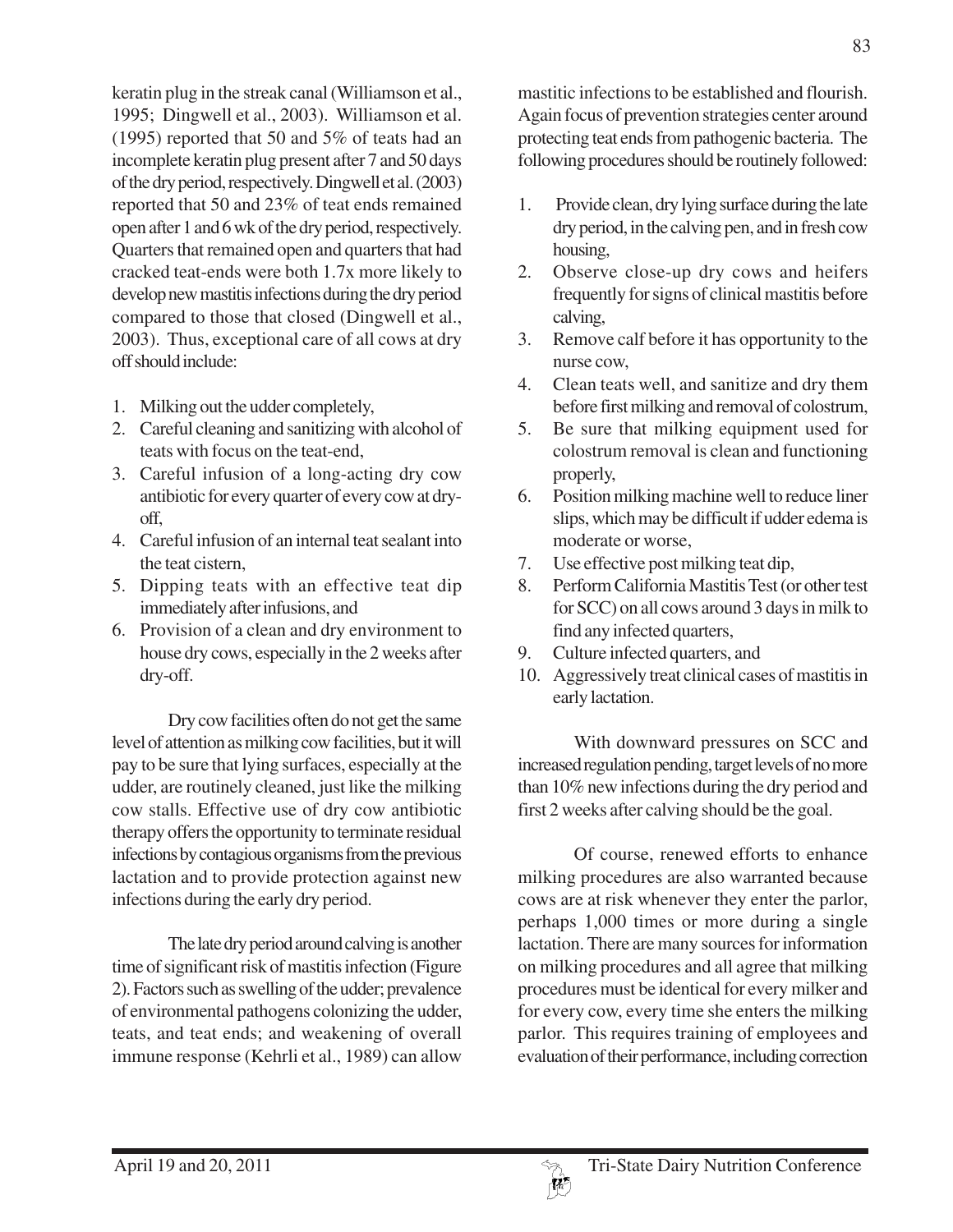if the procedure is not followed and reward if it is. Dairy Practices Council Guideline #98 "Milking Procedures for Dairy Cattle (Herremans et al., 2007) provides specific milking procedures for 13 combinations of milking systems and teat sanitizing choices. It also provides check lists that can be utilized to evaluate milkers. In all cases, the primary goal for milking routines should be to milk clean, dry, stimulated teats.

By now, everyone involved with producing high quality milk ought to know the key parts of the milking routine: 1) load cows into the parlor calmly, 2) remove excess organic matter, 3) sanitize teats, 4) forestrip, 5) wipe teats with single clean towel no sooner than 30 seconds after sanitizing, 6) attach properly functioning milking unit 60 to about 90 seconds after initial contact (sanitizing and forestripping), 7) adjust milking unit properly 8) immediately attend to liner slips, 9) detatch milking unit immediately after milkout, and 10) post-dip with an effective product. Some portions of the milking routine generate much discussion. For example, there are 2 lines of thinking about whether forestripping should come before or after predipping. Forestripping after pre-dipping can reintroduce bacteria from the milker's hands to the teat surface. On the other hand, forestripping itself can provide a very good way to work the pre-dip onto the skin surface. Neither argument is wrong and some farms have found great success in compromise—applying pre-dip both before and after forestripping! Further details of the how's and why's of following a single milking routine can be found in Dairy Practices Guideline #98 (Herremans et al., 2007).

Since this is a nutrition conference, it should be noted that there are nutritional aspects of mastitis. While little is known about how to enhance the bovine immune system through nutrition or dietary supplements, it has been clearly shown that diets of dairy cows can influence the resistance of cows to intramammary infection (Smith and Hogan, 1993).

Specific dietary ingredients known to be important include vitamins E, A, and b-carotene and the trace minerals selenium, copper, and zinc. Cows fed diets deficient in vitamin E or selenium are at greater risk of environmental streptococcal mastitis (Smith et al*.*, 1984). The risk of low blood and tissue concentrations of vitamin E and selenium appears to be greatest around calving, a period of known high susceptibility to environmental streptococci.

### **Conclusions**

Stricter requirements for milk at plants that produce manufactured products for export to the EU, proposed changes to the PMO, and demand for enhanced milk quality by individual bottlers will drive down the effective SCC limits. New limits will not be difficult for most farms during most months but may be challenging for some farms during some months. Milk handlers and cooperatives may adjust levels at which quality premiums are paid. Dairy farmers must face the challenge by utilizing known prevention, monitoring, management, treatment, and culling strategies with renewed emphasis. Focusing efforts at the early and late dry period when cows are most at risk will have the greatest impact on reducing new mastitis cases, and hence, decreasing SCC.

## **References**

Barkema, H.W., Y.H. Schukken, and R.N. Zadoks. 2006. The role of cow, pathogen, and treatment regimen in the therapeutic success of bovine *Staphylococcus aureus* mastitis. J. Dairy Sci. 89:1877-1895.

Dickerell, J. 2010. Dairy's brave new exporting world. National Mastitis Council 2010 Regional Meeting Proceedings. National Mastitis Council, Verona, WI. Pg 12-14.

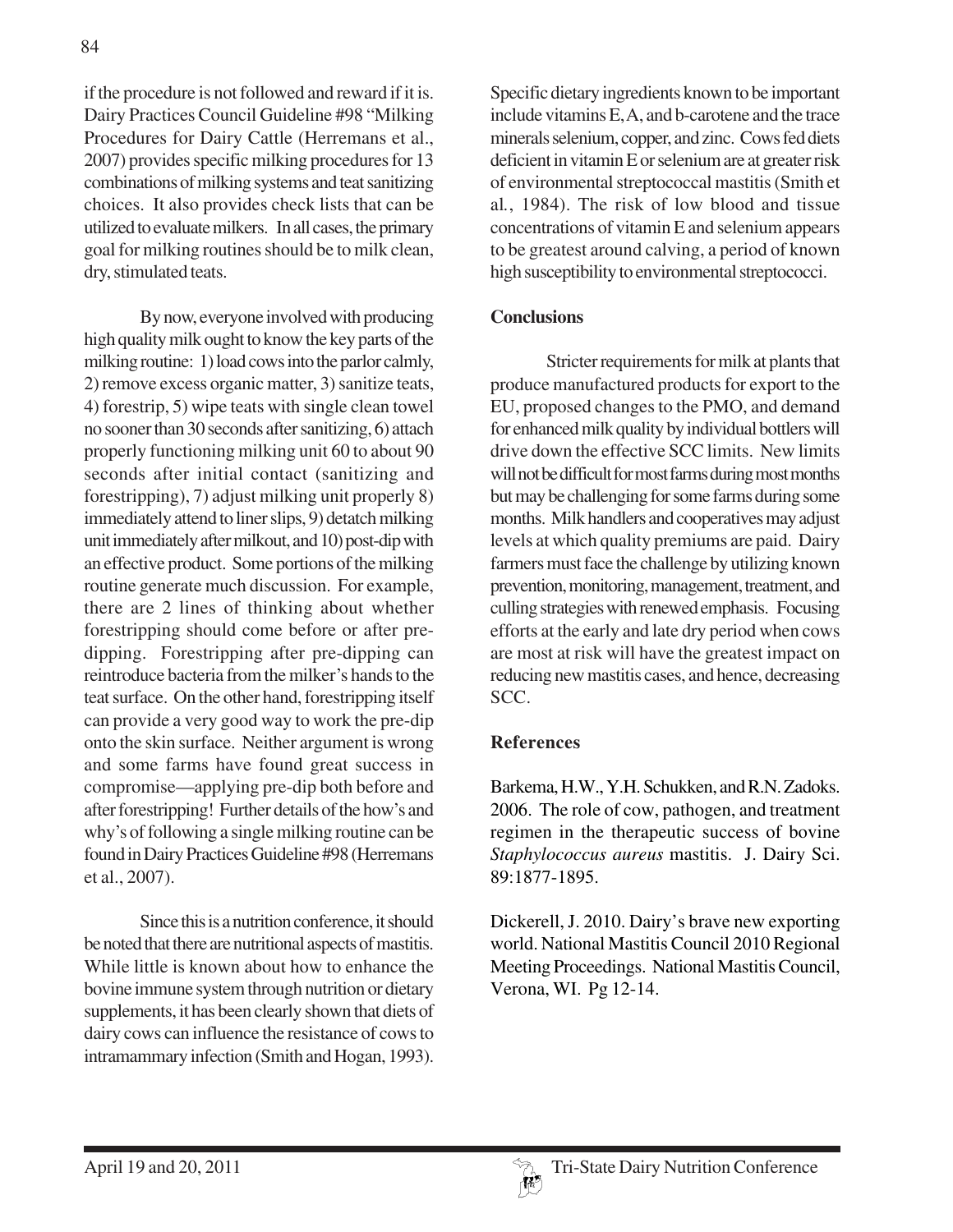Dingwell, R.T., K.E. Leslie, and D F. Kelton. 2003. Management of the dry cow in control of peripartum disease and mastitis. Vet. Clin. North Am.: Food Anim. Pract. 19:157–169.

Herremans, T., M. Schutz, W. Crist, and G. Johnson. 2007. Milking Procedures for Dairy Cattle. Guideline #98 of the Dairy Practices Council, Richboro, PA. 38 pages.

Jonker, J. 2010. NMPF delegates vote to lower SCC limit to 400,000 in 2014. National Milk Producers Federation website (http://nmpf.org/ latest-news/news-dairy-coops/articles/nmpfdelegates-vote-to-lower-scc-limit-to-400-000-in-2014). Accessed March 9, 2011.

Kehrli, M.E., Jr., B.J. Nonnecke, and I.A. Roth. 1989. Alterations in bovine peripheral blood lymphocyte function during the periparturient period. Am. J. Vet. Res. 50:2015-2020.

National Mastitis Council. 2010. Report summarizes bulk tank somatic cell count data in 2009.( http://nmconline.org/articles/ USDA\_SCC\_2009.htm). Accessed March 9, 2011.

Norman, H.D, T.A. Cooper, and F.A. Ross, Jr. 2011. Somatic cell counts of milk from Dairy Herd Improvement herds during 2010. USDA-Animal Improvement Programs Laboratory Research Report SCC12 (2-11), Beltsville, MD (http://aipl.arsusda.gov/publish/dhi/ dhi11/ sccrpt.htm). Accessed March 10, 2011.

Oliver, S.P., and L.M. Sordillo. 1989. Approaches to the manipulation of mammary involution. J. Dairy Sci. 72:1647–1664.

Ostergaard, S., M.G.G. Chagunda, N.C. Friggens, T.W. Bennedsgaard, and I.C. Klaas. 2005. A stochastic model simulating pathogen-specific mastitis control in a dairy herd. J. Dairy Sci. 88:4243-4257.

Ruegg, P.L. 2010. Making better treatment decisions for clinical mastitis. National Mastitis Council 2010 Regional Meeting Proceedings. National Mastitis Council, Verona, WI. Pg 15-21.

Smith, K.L., J.S. Harrison, D.D. Hancock, D.A. Todhunter, and H.R. Conrad. 1984. Effect of vitamin E and selenium supplementation on the incidence of clinical mastitis and duration of clinical symptoms. J. Dairy Sci. 67:1293-1300.

Smith, K L., and J.S. Hogan. 1993. Environmental mastitis. Vet. Clin. of N. Amer: Food Animal Pract. 9:489.

Williamson, J.H., M.W. Woolford, and A M. Day. 1995. The prophylactic effect of a dry-cow antibiotic against *Streptococcus uberis*. N.Z. Vet. J. 43:228–234.

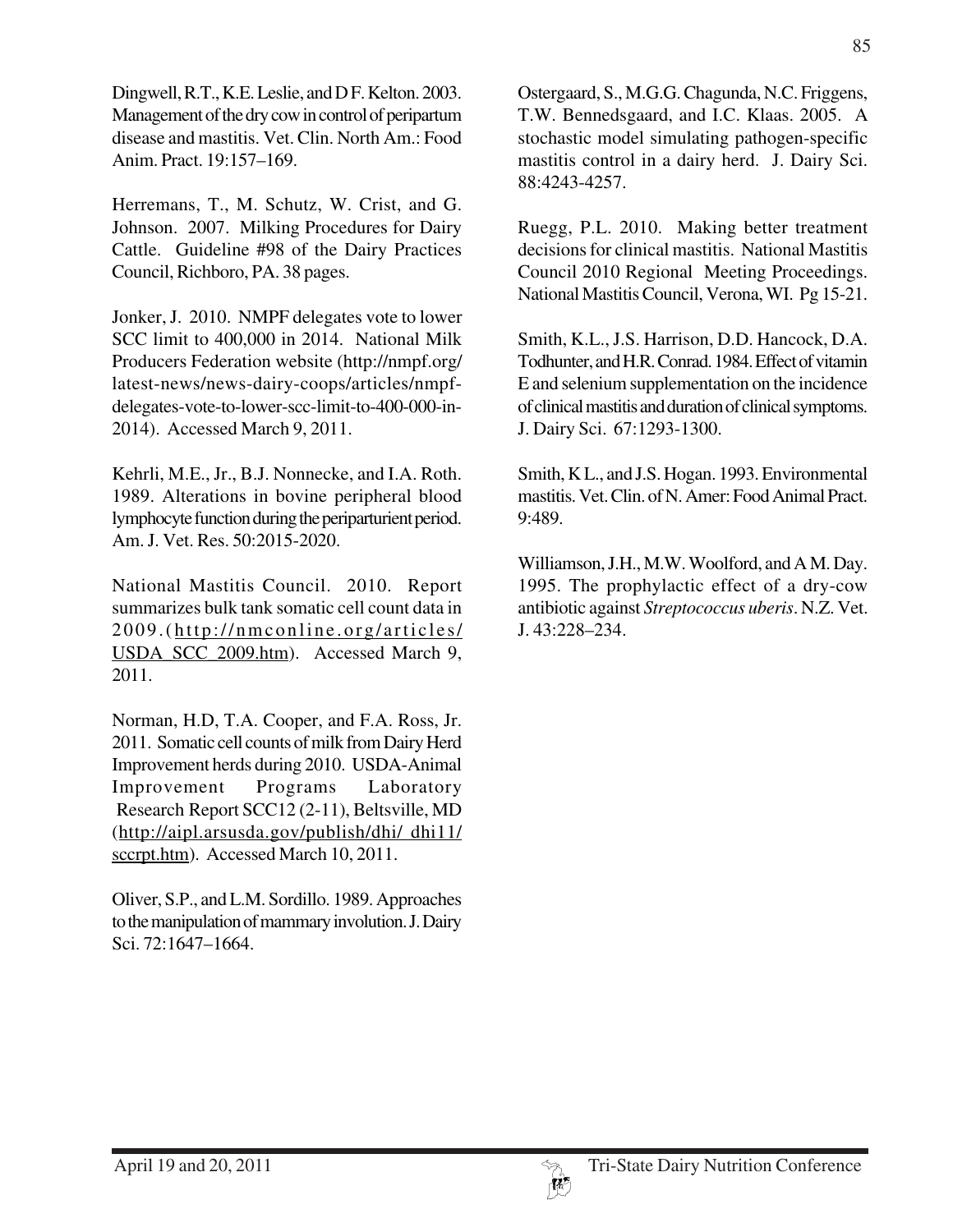86

| Location                      | SCC limit (cells/ml)        |  |  |
|-------------------------------|-----------------------------|--|--|
| <b>United States</b>          | 750,000                     |  |  |
| California                    | 600,000                     |  |  |
| Canada                        | 500,000 going to 400,000    |  |  |
| European Union (27 countries) | 400,000                     |  |  |
| Some US handlers              | 250,000                     |  |  |
| New Zealand                   | 400,000 considering 300,000 |  |  |
| Australia                     | 400,000                     |  |  |

**Table 1.** Present somatic cell count (SCC) limits in different markets.

**Table 2.** Percentage of Dairy Herd Improvement test-days with somatic cell counts greater than 750,000 or 400,000 cells/ml by state in the Tri-State region.

| Year | Test-Days $> 750,000$ |                |           | Test-Days $>400,000$ |              |           |
|------|-----------------------|----------------|-----------|----------------------|--------------|-----------|
|      | IN                    | M <sub>I</sub> | <b>OH</b> | IN                   | $\mathbf{M}$ | <b>OH</b> |
| 2000 | 6.9                   | 3.4            | 4.5       | 36.5                 | 27.0         | 29.9      |
| 2001 | 5.0                   | 2.9            | 4.7       | 33.3                 | 23.4         | 32.2      |
| 2002 | 6.3                   | 4.2            | 5.1       | 37.1                 | 28.8         | 31.5      |
| 2003 | 9.3                   | 6.0            | 6.3       | 39.5                 | 29.7         | 31.2      |
| 2004 | 8.3                   | 5.2            | 5.6       | 36.2                 | 26.3         | 26.9      |
| 2005 | 8.7                   | 5.2            | 5.7       | 36.7                 | 25.8         | 27.5      |
| 2006 | 6.5                   | 3.7            | 4.3       | 33.9                 | 21.4         | 27.0      |
| 2007 | 4.6                   | 2.3            | 3.6       | 28.6                 | 16.5         | 26.7      |
| 2008 | 3.7                   | 1.8            | 2.7       | 24.8                 | 12.1         | 21.4      |
| 2009 | 3.3                   | 1.0            | 1.6       | 21.8                 | 10.3         | 14.9      |
| 2010 | 3.3                   | 0.9            | 1.4       | 21.6                 | 8.3          | 13.8      |